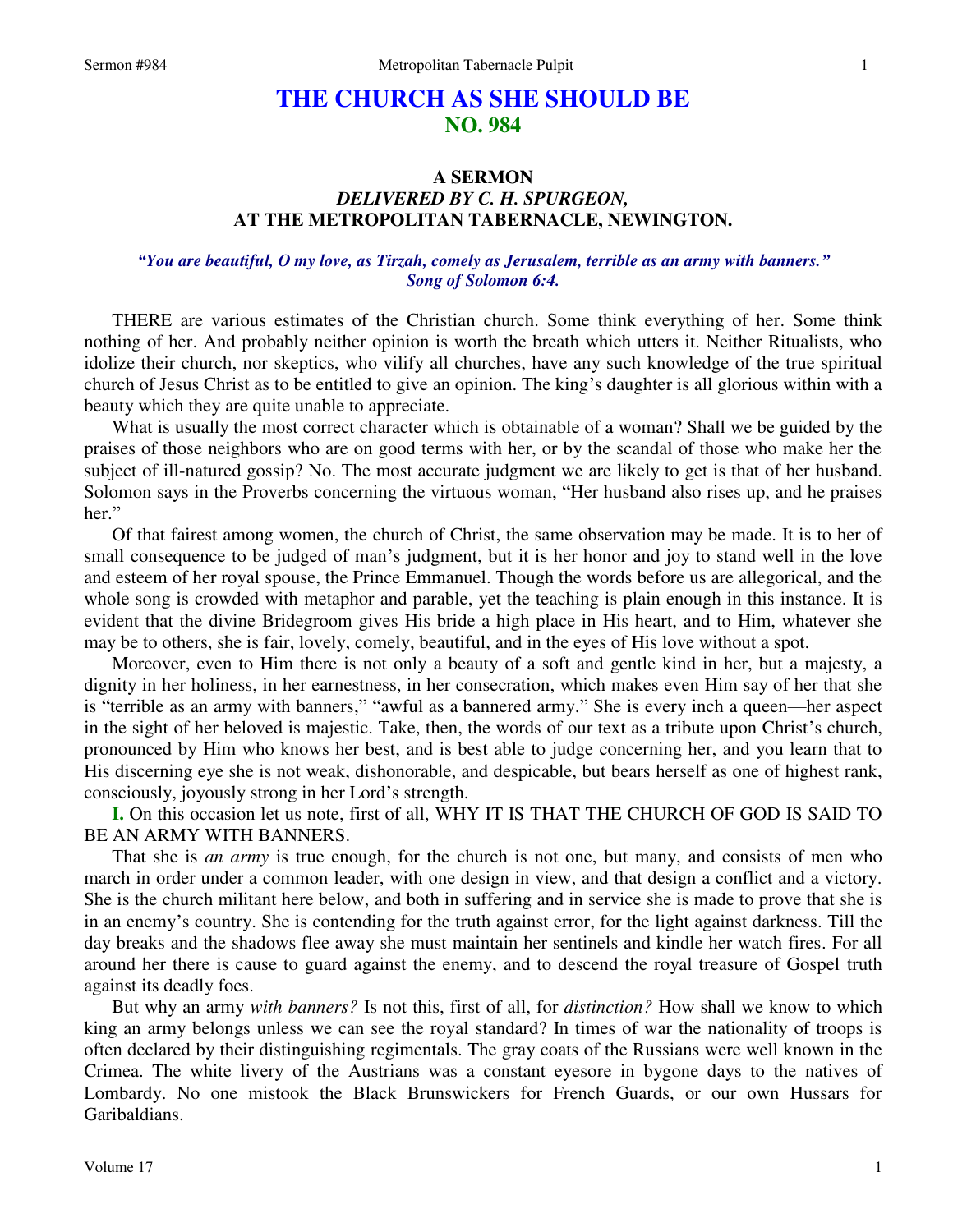Quite as effectively, armies have been distinguished by the banners which they carried. As the knights of old were recognized by their plume and helmet, and escutcheon, so an army is known by its standard and the national colors. The tricolor of the French readily marked their troops as they fled before the terrible black and white of the German army.

The church of Christ displays its banners for distinction's sake. It desires not to be associated with other armies, or to be mistaken for them, for it is not of this world, and its weapons and its warfare are far other than those of the nations. God forbid that followers of Jesus should be mistaken for political partisans or ambitious adventurers. The church unfurls her ensign to the breeze that all may know whose she is and whom she serves.

This is of the utmost importance at this present time when crafty men are endeavoring to palm off their inventions. Every Christian church should know what it believes, and publicly avow what it maintains. It is our duty to make a clear and distinct declaration of our principles, that our members may know to what intent they have come together, and that the world also may know what we mean.

Far be it from us to join with the Broad Church cry and furl the banners upon which our distinctive colors are displaced. We hear on all sides great outcries against creeds. Are these clamors justifiable? It seems to me that when properly analyzed, most of the protests are not against creeds, but against the truth, for every man who believes anything must have a creed, whether he writes it down and prints it or no. Or if there is a man who believes nothing, or anything, or everything by turns, he is not a fit man to be set up as a model.

Attacks are often made against creeds because they are a short, handy form by which the Christian mind gives expression to its belief, and those who hate creeds do so because they find them to be weapons as inconvenient as bayonets in the hands of British soldiers have been to our enemies. They are weapons so destructive to neology that it protests against them. For this reason, let us be slow to part with them. Let us lay hold of God's truth with an iron grip, and never let it go. After all, there is a Protestantism still worth contending for. There is a Calvinism still worth proclaiming, and a Gospel worth dying for. There is a Christianity distinctive and distinguished from Ritualism, Rationalism, and Legalism, and let us make it known that we believe in it.

Up with your banners, soldiers of the cross! This is not the time to be frightened by the cries against conscientious convictions, which are nowadays nicknamed sectarianism and bigotry. Believe in your hearts what you profess to believe. Proclaim openly and zealously what you know to be the truth. Be not ashamed to say such-and-such things are true, and let men draw the inference that the opposite is false. Whatever the doctrines of the Gospel may be to the rest of mankind, let them be your glory and boast. Display your banners, and let those banners be such as the church of old carried. Unfurl the old primitive standard, the all-victorious standard of the cross of Christ. In very deed and truth—*in hoc signo vinces* the atonement is the conquering truth. Let others believe as they may, or deny as they will, for us the truth as it is in Jesus is the one thing that has won your hearts and made you a soldier of the cross.

Banners were carried, not merely for distinctiveness, but also to serve the purposes of *discipline*. An army with banners had one banner as a central standard, and then each regiment or battalion displayed its own particular flag. The hosts of God, which so gloriously marched through the wilderness, had their central standard. I suppose it was the very pole upon which Moses lifted up the brazen serpent (at any rate, our brazen serpent is the central ensign of the church). And then, besides that, each tribe of the twelve had its own particular banneret, and with these uplifted in the front, the tribes marched in order so that there was no confusion on the march. And in time of battle there was no difficulty in marshalling the armed men.

It was believed by the later Jews "that the standard of the camp of Judah represented a lion. That of Reuben, a man. That of Joseph, an ox. And that of Dan, an eagle. The Targumists, however, believe that the banners were distinguished by their colors, the color for each tribe being analogous to that of the precious stone for that tribe in the breastplate of the high priest, and that the great standard of each of the four camps combined the three colors of the tribes which composed it."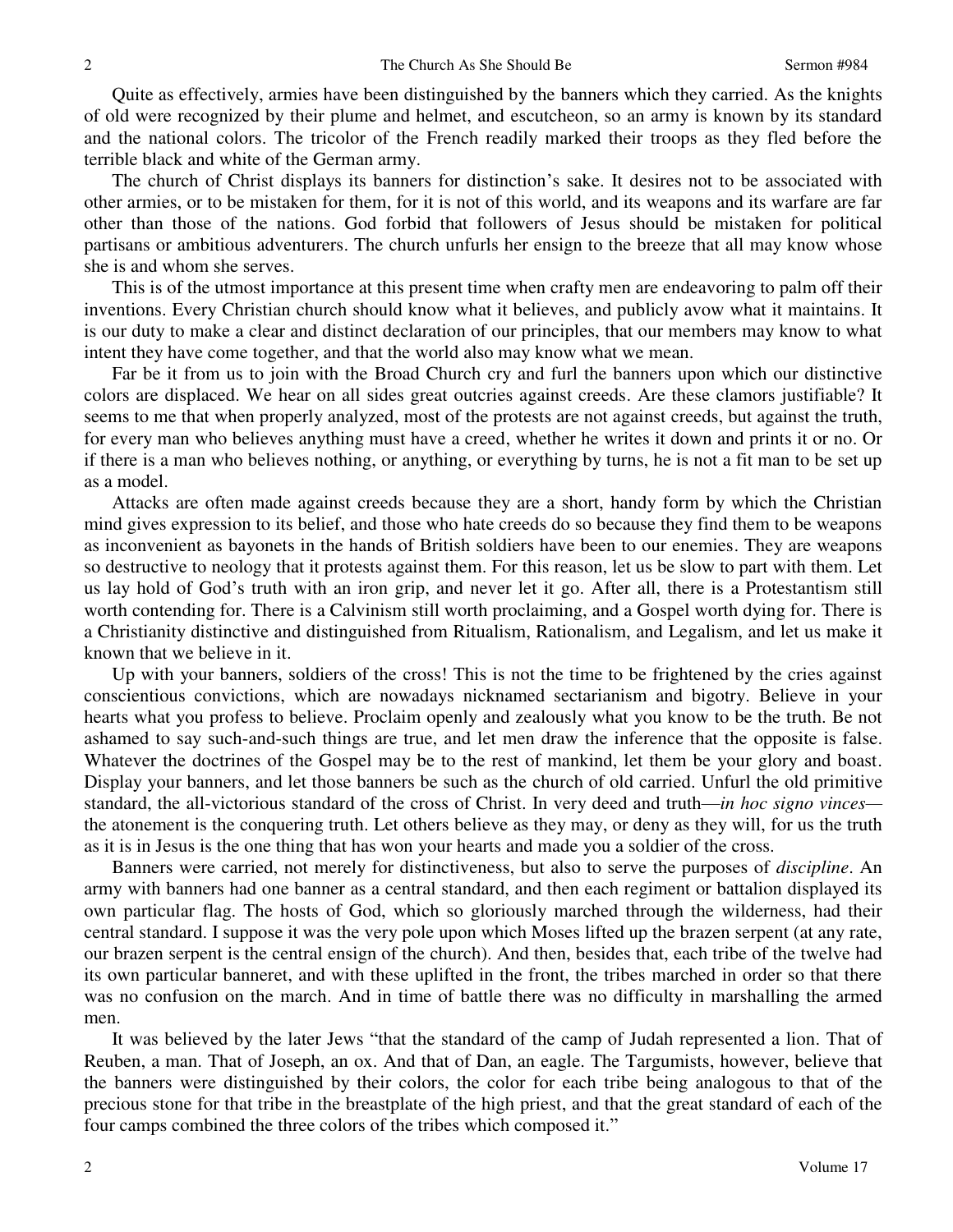So, brethren, in the church of God there must be discipline—the discipline not only of admission and of dismission in receiving the converts and rejecting the hypocrites, but the discipline of marshalling the troops to the service of Christ in the holy war in which we are engaged. Every soldier should have his orders, every officer his troop, every troop its fixed place in the army, and the whole army a regularity such as is prescribed in the rule, "Let all things be done decently and in order."

As in the ranks each man has his place, and each rank has its particular phase in the battalion, so in every rightly constituted church each man, each woman will have, for himself or herself, his or her own particular form of service, and each form of service will link in with every other, and the whole combined will constitute a force which cannot be broken. A church is not a load of bricks, remember. It is a house built together. A church is not a bundle of cuttings in the gardener's hand. It is a vine, of which we are the branches.

The true church is an organized whole, and life, *true spiritual life,* wherever it is paramount in the church, without rules and rubrics, is quite sure to create order and arrangement. Order without life reminds us of the rows of graves in a cemetery, all numbered and entered in the register. Order with life reminds us of the long lines of fruit trees in Italy, festooned with fruitful vines. Sunday school teachers, bear you the banner of the folded lamb. Sick visitors, follow the ensign of the open hand. Preachers, rally to the token of the uplifted brazen serpent. And all of you, according to your sacred calling, gather to the name of Jesus, armed for the war.

An army with banners may be also taken to represent *activity*. When an army folds up its colors, the fight is over. Little is being done in military circles when the banners are put away. The troops are on furlough or are resting in barracks. An army with banners is exercising, or marching, or fighting. Probably it is in the middle of a campaign, it is marshaled for offense and defense, and there will be rough work before long.

It is to be feared that some churches have hung up their flags to rot in state or have encased them in dull propriety. They do not desire to do great things, or to see great things. They do not expect many conversions. If many did happen, they would be alarmed and suspicious. They do not expect their pastor's ministry to be with power, and if it were attended with manifest effect, they would be greatly disturbed, and perhaps would complain that he created too much excitement. The worst of it is that do-nothing churches are usually very jealous lest any should encroach on their domain.

Our churches some time ago appeared to imagine that a whole district of this teeming city belonged to them to cultivate or neglect, as their monopolizing decree might be. If anybody attempted to raise a new interest, or even to build a preaching station within half a mile of them, they resented it as a most pernicious poaching upon their manor. They did nothing themselves and were very much afraid lest anybody should supplant them. Like the lawyers of old, who took away the key of knowledge, they entered not in themselves, and they who were entering in they hindered. That day, it is to be hoped, has gone once for all, yet too much of the old spirit lingers in certain quarters. It is high time that each church should feel that if it does not work, the sole reason for its existence is gone.

The reason for a church being a church of Jesus Christ is its mutual edification, and in the conversion of sinners, and if these two ends are not really answered by a church, it is a mere name, a hindrance, an evil, a nuisance. Like the salt which has lost its savor, it is neither fit for the land nor for the dunghill. May we all in our church fellowship be active in the energy of the Spirit of God. May none of us be dead members of the living body, mere impediments to the royal host, baggage to be dragged rather than warriors pushing on the war.

May we, every one of us, be soldiers filled with vigor to the fullness of our manhood by the eternal power of the Holy Spirit, and may we be resolved that any portion of the church which does not uplift its banner of service shall not long number us among its adherents. Be it ours to determine that whether others will or will not serve God and extend the kingdom of His dear Son, we will, in His name and strength, contend even to the death. Unsheathe your swords, you soldiers of the cross. Arise from your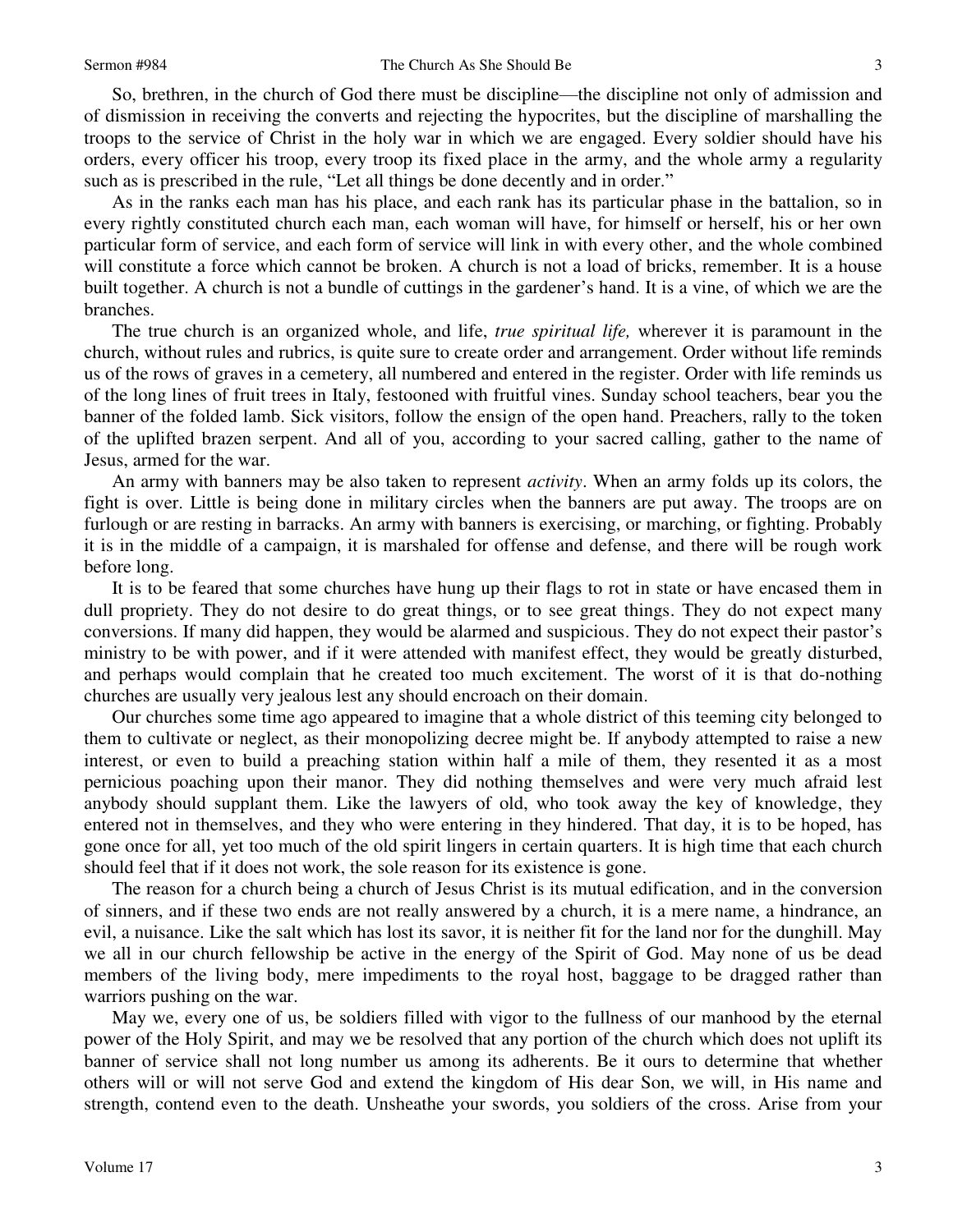slumber, you careless ones, gird on your swords and prepare for the war. The Lord has redeemed you by His blood, not that you might sleep, but that you might fight for the glory of His name.

Does not the description, "an army with banners," imply a degree of *confidence?* It is not an army retiring from the foe, and willing enough to hide its colors to complete its escape. An army that is afraid to venture out into the open, keeps its banners out of the gleam of the sun. Banners uplifted are the sign of a fearlessness which rather courts than declines the conflict.

Ho! warriors of the cross, unfurl the Gospel's ancient standard to the breeze. We will teach the enemy what strength there is in hands and hearts that rally to the Christ of God. Up with the standard, you brave men at arms. Let all eyes see it. And if the enemy glare like lions on it, we "will call upon the Lion of the tribe of Judah to lead the van, and we will follow with His Word like a two-edged sword in our hands—

> *"Stand up! Stand up for Jesus! Ye soldiers of the cross! Lift high His royal banner; It must not suffer loss, From victory unto victory His army shall He lead, Till every foe is vanquish'd And Christ is Lord indeed."*

We cannot place too much reliance in the Gospel. Our weakness is that we are so diffident and so apt to look somewhere else for strength. We do not believe in the Gospel as to its power over the sons of men as we should believe in it. Too often we preach it with a coward's voice. Have I not heard sermons commencing with abject apologies for the preacher's daring to open his mouth. Apologies for his youth, for his assertions, for his venturing to intrude upon men's consciences, and I know not what else? Can God acknowledge ambassadors of this cowardly, cringing breed, who mistake fear of men for humility? will our Captain honor such carpet-knights, who apologize for bearing arms?

I have heard that of old the ambassadors of Holland, and some other states, when introduced to his celestial majesty, the brother of the son and cousin of the moon, the Emperor of China, were expected to come crawling on their hands and knees up to the throne. But when our ambassadors went to that flowery land, they declined to pay such humiliating homage to his impertinent majesty and informed him that they would stand upright in his presence, as free men should do, or else they would decline all dealings with him, and in all probability his majesty would hear from a cannon's mouth far less gentle notes than he would care for.

Even thus, though we may well humble ourselves as men, yet as ambassadors of God we cannot crouch to the sons of men to ask them what message would suit them best. It must not, shall not, be that we shall smooth our tongues and tone our doctrines to the taste of the age. The Gospel that we preach, although the worldly wise man despises it, is God's Gospel for all that.

"Ah," says he, "there is nothing in it. Science has overthrown it." "And," says another, "this Gospel is but so much platitude. We have heard it over and over again." Ah, sir, and though it is platitude to you, and you decree it to be contemptible, you shall hear it or nothing else from us. "For it is the power of God, and the wisdom of God." In its simplicity lies its majesty and its power. "We are not ashamed of the Gospel of Christ." "God forbid that we should glory, save in the cross of our Lord Jesus Christ."

We will proclaim it again with confidence. We will bring forth once more the selfsame truth as of old. And as the barley loaf smote the tent of Midian, so that it lay along, so shall the Gospel overturn its adversaries. The broken pitcher, and the flaming torches, and the old war cry, "The sword of the LORD, and of Gideon", shall yet fill the enemy with dismay. Let us be bold for Jesus, and we shall see what His arm can do.

The Gospel is the voice of the eternal God, and has in it the same power as that which brought the world out of nothing, and which shall raise the dead from their graves at the coming of the Son of Man.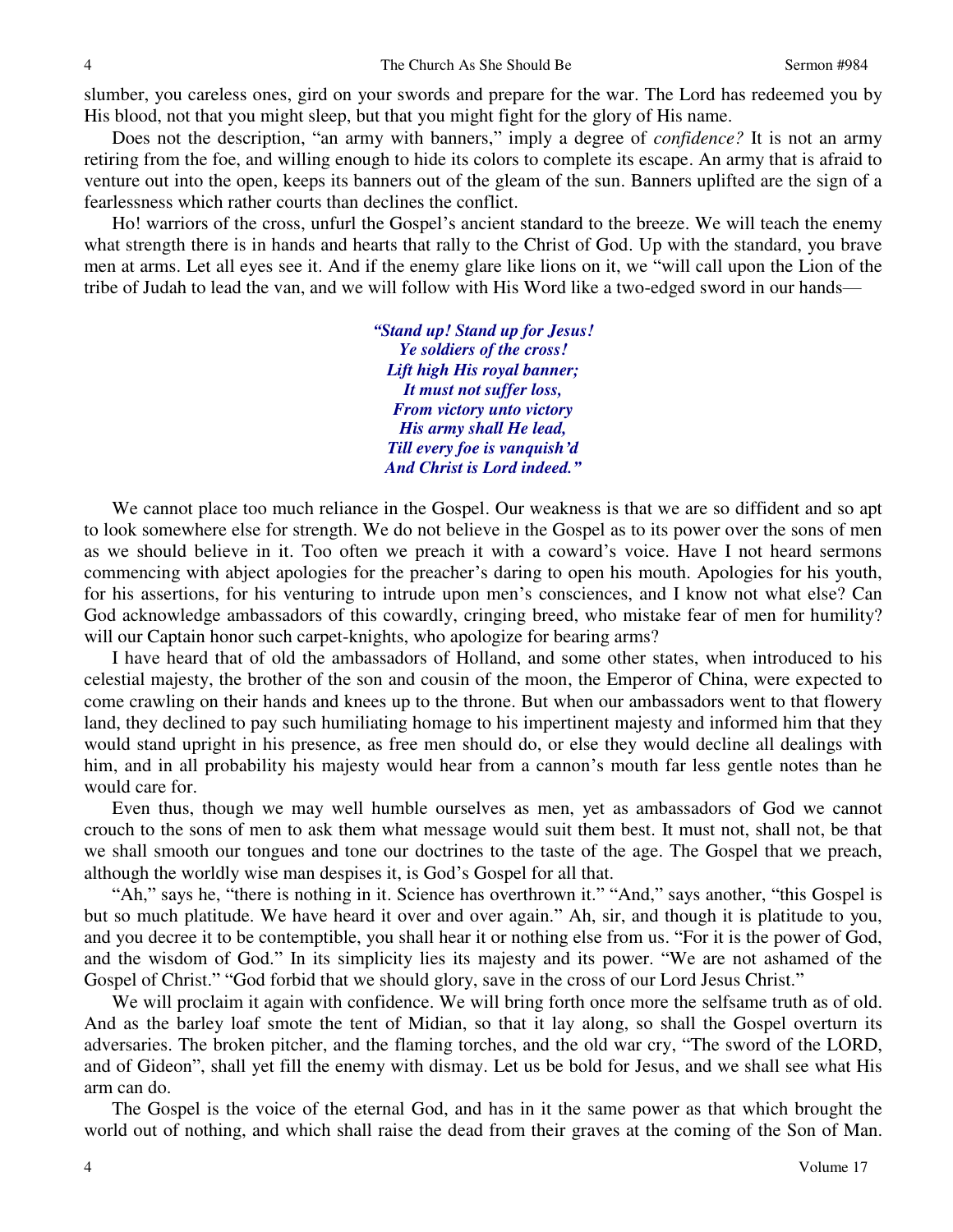The Gospel, the Word of God, can no more return to Him void than can the snow go back to heaven, or the raindrops climb again the path by which they descended from the clouds. Have faith in God's Word, faith in the presence of the Holy Ghost, faith in the reigning Savior, faith in the fulfillment of the everlasting purposes, and you will be full of confidence, and like an army with banners.

Once more, an army with banners may signify the *constancy* and perseverance in holding the truth. We see before us not an army that has lost its banners, or that has suffered its colors to be rent away from it, but an army which bears aloft its ancient standard and swears by it still. Let us be very earnest to maintain the faith once delivered to the saints. Let us not give up this doctrine or that, at the dictates of policy or fashion, but whatsoever Jesus says to us, let us receive it as the Word of life.

Great injury may be done to a church ere it knows it, if it shall tolerate error here and there, for false doctrine, like the little leaven, soon leavens the whole lump. If the church is taught of the Spirit to know the voice of the Good Shepherd, a stranger it will not follow, for it knows not the voice of strangers. This is part of the education which Christ gives to His people, "All your people shall be taught of the LORD." They shall know the truth, and the truth shall make them free.

May we, as a church, hold fast the things which we have learned and have been taught of God, and may we be preserved from the philosophies and refinings of these last days. If we give up the things which are verily believed among us, we shall lose our power, and the enemy alone will be pleased. But if we maintain them, the maintenance of the old faith, by the Spirit of God, shall make us strong in the Lord and in the power of His Might. Wrap the colors round you, you standard bearers in the day of danger, and die sooner than give them up. Life is little compared with God's lovingkindness, and that is the sure heritage of the brave defender of the faith. Thus resolute for truth, the church becomes an army with banners.

**II.** Secondly, the church is said to be TERRIBLE. To whom is she terrible? She should be amiable, and she is. May God grant that our church may never be terrible to young converts by moroseness and uncharitableness. Whenever I hear of candidates being alarmed at coming before our elders, or seeing the pastor, or making a confession of faith before the church, I wish I could say to them, "Dismiss your fears, beloved ones. We shall be glad to see you, and you will find your conversation with us a pleasure rather than a trial."

So far from wishing to repel you, if you really love the Savior, we shall be glad enough to welcome you. If we cannot see in you the evidence of a great change, we shall kindly point out to you our fears, and shall be thrice happy to point you to the Savior. But be sure of this, if you have really believed in Jesus, you shall not find this church terrible to you. Harsh judgments are contrary to the spirit of Christ, and the nature of the Gospel. Where they are the rule, the church is despicable rather than terrible. Bigotry and uncharitableness are indications of weakness, not of strength.

To what and to whom is the church terrible? I answer, first, in a certain sense she is terrible *to all ungodly men.* A true church in her holiness and testimony is very terrible to sinners. The ungodly care not a rush about a mock church, nor about sham Christians, but a really earnest Christian makes the ungodly abashed. We have known some who could not use the foul language which they were accustomed to when they were in the presence of godly men and women, though these persons had no authority or position or rank. even in the most ribald company, when a Christian of known consistency of character has wisely spoken the word of reproof, a solemn abashment comes over the majority of those present, their consciences have borne witness against them, and they have felt how awful goodness is.

Not that we are ever to try and impress others with any dread of us, such an attempt would be ridiculed and end in deserved failure. But the influence which we would describe flows naturally out of a godly life. Majesty of character never lies in affectation of demeanor, but in solidity of virtue. If there be real goodness in us—if we really, fervently, zealously love the right, and hate the evil—the outflow of our life almost without a word will judge the ungodly—and condemn them in their heart of hearts.

Holy living is the weightiest condemnation of sin. We have heard of an ungodly son who could not bear to live in the house where his departed father had in his lifetime so devoutly prayed. Every room, and every piece of furniture reproved him for forsaking his father's God. We have read of others who were

5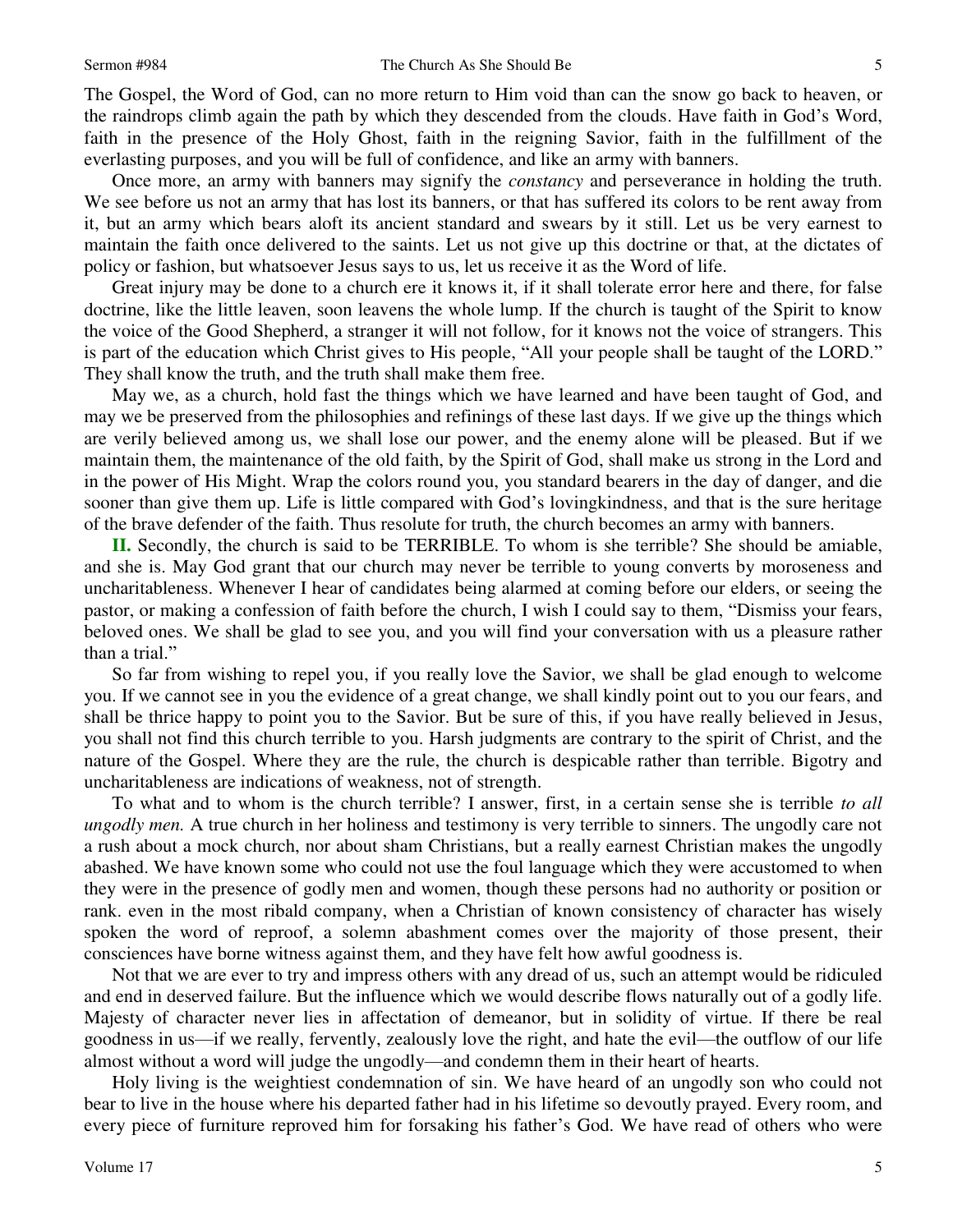wont to dread the sight of certain godly men whose holy lives held them more in check than the laws of the land.

The bad part of this is that the terror of the ungodly suggests to them an unhallowed retort upon their reprovers and becomes the root out of which springs persecution. Those whom the ungodly fear because they condemn them by their character, they try to put out of the world if they can, or to bespatter them with slander if they cannot smite them with the hand of cruelty. The martyrdom of saints is the result of the darkness hating the light, because the light makes manifest its evil deeds. There will always be in proportion to the real holiness, earnestness, and Christlikeness of a church something terrible in it to the perverse generation in which it is placed. It will dread it as it does the all-revealing day of judgment.

So is there something terrible in a living church to all *errorists*. Just now two armies have encamped against the host of God, opposed to each other, but confederates against the church of God. Ritualism with its superstition, its priest-craft, its sacramental efficacy, its hatred of the doctrines of grace. And on the other side Rationalism, with its sneering unbelief and absurd speculations. These, like Herod and Pilate, agree in nothing but in opposition to Christ. They have one common dread, although they may not confess it.

They do not dread those platform speeches in which they are so furiously denounced at public meetings, nor those philosophical discussions in which they are overthrown by argument. But they hate, but they fear, and therefore abuse and pretend to despise, the prayerful, zealous, plain simple preaching of the truth as it is in Jesus Christ. This is a weapon against which they cannot stand—the weapon of the old Gospel.

In the days of Luther it did marvels. It wrought wonders in the days of Whitefield and Wesley. It has often restored the ark of the Lord to our land, and it will again. It has lost none of its ancient power, and therefore is it the terror of the adversaries of Christ.

> *"Thine aspect's awful majesty Does strike Thy foes with fear; As armies do when banners fly, And martial flags appear.*

*How does Thine armor, glitt'ring bright, Their frightened spirits quell! The weapons of Thy warlike might Defy the gates of hell."*

Even *to Satan himself* the church of God is terrible. He might, he thinks, deal with individuals, but when these individuals strengthen each other by mutual conversation and prayer, when they are bound to each other in holy love, and make a temple in which Christ dwells, then is Satan hard put to it. O brethren and sisters, it is not every church that is terrible thus, but it is a church of God in which there is the life of God, and the love of God, a church in which there is the uplifted banner, the banner of the cross, held high amid those various bannerets of truthful doctrine and spiritual grace of which I have just now spoken.

**III.** We will make a third point, and that is, WHY IS THE CHURCH OF CHRIST TERRIBLE AS AN ARMY WITH BANNERS?

Why is it terrible because of its banners? The whole passage seems to say that the church is terrible as an army, but that to the fullest degree she owes her terribleness to her banners: "Terrible as an army with banners." I believe the great banner of the Christian church to be the uplifted Savior. "I, if I be lifted up from the earth, will draw all men unto me." Around Him then we gather: "Unto him shall the gathering of the people be." As the brazen serpent in the midst of the camp in the wilderness, so is the Savior lifted high, our banner. The atoning sacrifice of Christ is the great central standard of all really regenerate men, and this is the main source of dismay to Israel's foes.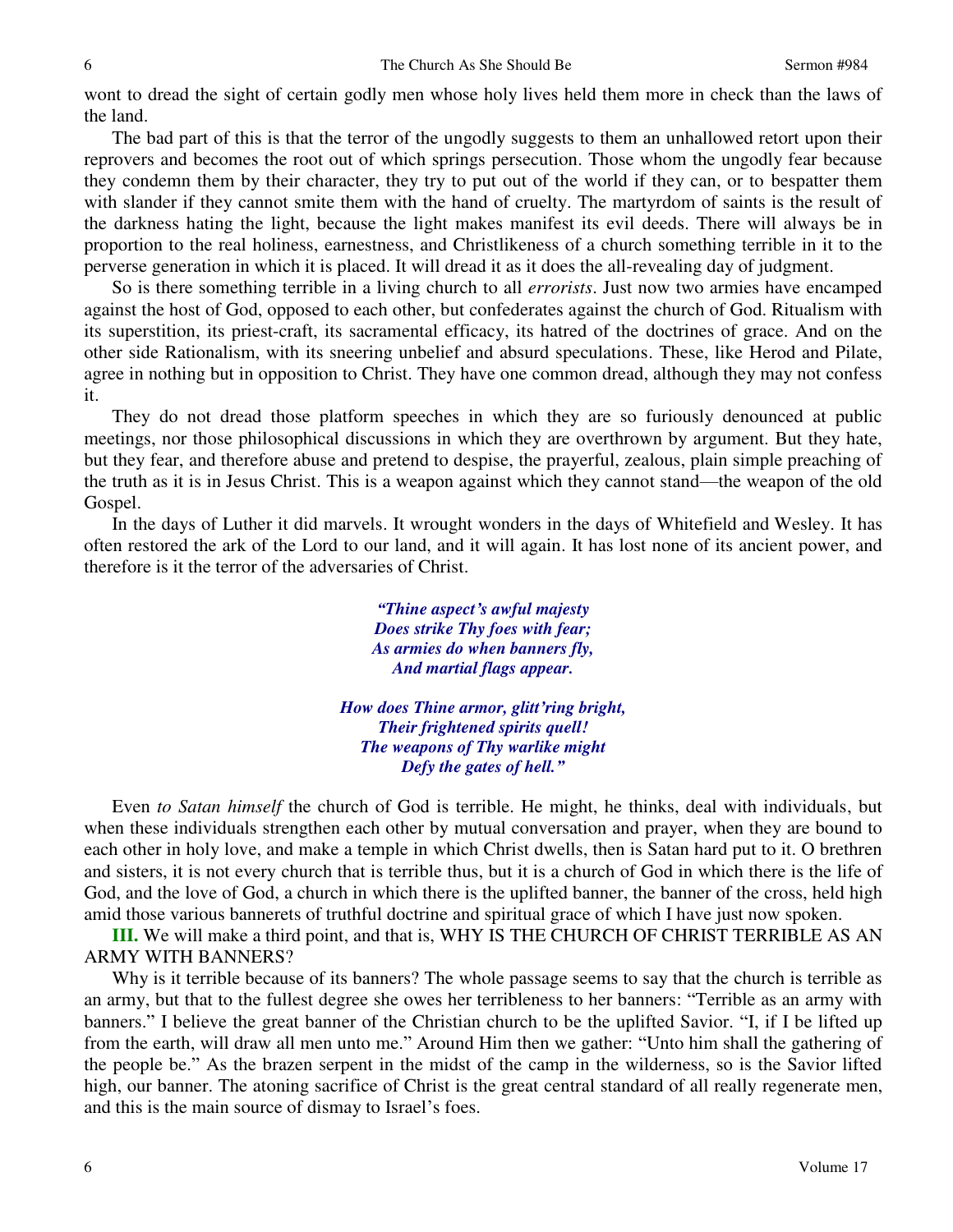But we shall take the thoughts in order. The church herself is terrible, and then terrible because of her banners. Brethren, the army itself is terrible. Why? First, because it consists of elect people. Remember how Haman's wife inquired concerning Mordecai, whether he belonged to the seed of the Jews? For if he did, then she foretold that her husband's scheme would prove a failure: "If Mordecai be of the seed of the Jews, before whom you have begun to fall, you shall not prevail against him, but shall surely fall before him."

Now, the church of God as made up of men and women is nothing more than any other organization. Look at its exterior, and you see in it few persons of great education and a great many of no education. Here and there a wealthy and powerful person, but hundreds who are poor and despised. It does not possess in itself, naturally, the elements of strength according to ordinary reckoning. Indeed, its own confession is that in itself it is perfect weakness, a flock of sheep among wolves. But here lies its strength, that each of the true members of the church are of the seed royal. They are God's chosen ones, the seed of the woman ordained of old to break the head of Satan and all his serpent seed.

They are the weakness of God, but they are stronger than men. He has determined with the things that are not to bring to nought the things that are. As the Canaanites feared the chosen race of Israel because the rumor of them had gone forth among the people, and the terror of JEHOVAH was upon them, so is it with the hosts of evil. They have dreamed their dreams, as the Midianite did, and valiant men like Gideon can hear them telling it. The barley cake shall fall upon the royal tent of Gideon, and smite it till it lies along. The sword of the Lord, and of Gideon, shall rout the foe. The elect shall overcome through the blood of the Lamb, and none shall say them nay. You are a royal priesthood, a peculiar people, a chosen generation, and in you the living God will gloriously declare His sovereign grace.

The church, again, consists of a *praying* people. Now prayer is that which links weakness with infinite strength. A people who can pray can never be overcome, because their reserve forces can never be exhausted. Go into battle, my brother, and if you are vanquished with the strength you have, prayer shall call up another legion, yea, twenty legions of angels, and the foe shall marvel to see undefeated adversaries still holding the field. If ten thousand saints were burned tomorrow, their dying prayers would make the church rise like a phoenix from her ashes. Who, therefore, can stand against a people whose prayers enlist God in their quarrel? "The LORD of hosts is with us; the God of Jacob is our refuge." We cry unto the Lord, and He hears us. He breaks through the ranks of the foe. He gives us triumph in the day of battle, therefore, terrible as an army with banners are those who wield the weapon of all-prayer.

Again, a true church is *based upon eternal truth*. I need not quote to you the old Latin proverb which says that truth is mighty and must prevail. Truth is, and truth shall be. It alone is substance and must outlast the lapse of ages. Lies are soon swollen to their perfection of development, like the bubbles with rainbow hues which children blow, but they are dispersed as easily as they are fashioned. They are children of the hour, while truth is the offspring and heir of eternity.

Falsehood dies, pierced through the heart by the arrows of time, but truth, in her impenetrable mail bids defiance to all foes. Men who love the truth are building with gold, and silver, and precious stones, and though their architecture may progress but slowly, it is built for eternity. Ramparts of truth may often be assailed, but they will never be carried by the foe. Establish a power among men of the most ostentatious and apparently stable kind, but rest assured that if untruth be at the root of it, it must perish sooner or later. Only the truth is invincible, eternal, supreme. The fear of the true church and the dread thereof falls upon the enemy, because they have not wit enough left to know that the truth has an abiding and indestructible power.

I was very much amused, the other day, to read a criticism by an eminent infidel, whose name would be well-known if I were to mention it, in which he speaks very highly of the exceeding great skill and wisdom, and common sense always exhibited in the arrangements of the Roman Catholic church in opposition to infidelity, and of the imbecility and childishness manifested by Christian ministers in assailing Rationalism with their dogmatism, etc. I was very glad to receive information so valuable, and I thought, "I see, my friend, what kind of warfare you like best. You admire the Roman Catholic kind of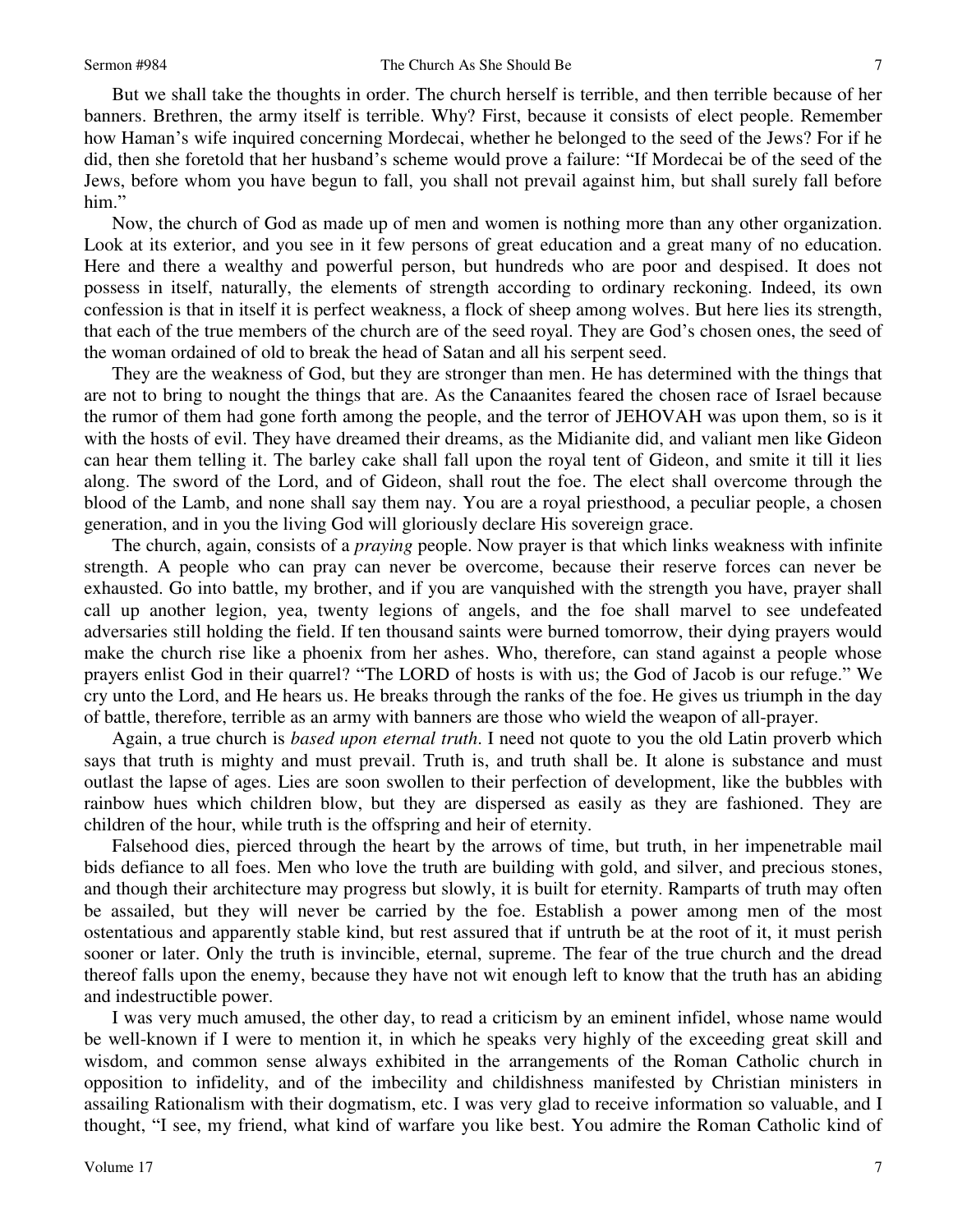fighting, but you do not admire that which evangelical ministers have adopted. It is no aim of ours to please our enemies in our mode of warfare, but the reverse. And if we have discovered a weapon which galls you, we will use that same arm more freely than ever."

There is a story of an officer who was rather awkward in his manners, and upon some great occasion, almost fell over his sword in his haste. His Majesty remarked, "Your sword seems to be very much in the way." "So Your Majesty's enemies have very often felt," was the reply. So, when the enemies of the truth are finding fault with our procedure, we accept their verdict when we have turned it the other way upwards. If they do not admire our mode of warfare, we think it is in all probability about the best method we could adopt.

We would still, God granting us help, continue preaching the "foolishness" of the Gospel, and deliver again and again the old truth that God was in Christ reconciling the world unto Himself, not imputing their trespasses unto them. Instead of lifting up a new banner (which would better please our adversaries), it shall be the old banner still, "None but Christ." "By grace are you saved through faith, and that not of yourselves: it is the gift of God." salvation is by free favor, through the expiatory sacrifice of Jesus Christ our Lord.

We are now to observe that the chief glory and majesty of the church lies mainly in the banner which she carries. What cause for terror is there in the banner? We reply the enemies of Christ dread the cross, because they know what the cross has done. Wherever the crucified Jesus has been preached, false systems have tottered to their fall. Dagon has always fallen before the ark of the Lord. Rage the most violent is excited by the doctrine of the atonement, a rage in which the first cause for wrath is fear.

The terribleness of the church lies in her banners, because those banners put strength into her. Drawing near to the standard of the cross, the weakest soldier becomes strong. He who might have played the coward becomes a hero when the precious blood of Jesus is felt with His power in his soul. Martyrs are born and nurtured at the cross. It is the blood of Jesus which is the lifeblood of self-denial. We can die because our Savior died. The presence of Alexander made the Greeks more than giants, the presence of our Redeemer makes believers swifter than eagles, and stronger than lions.

Moreover, the powers of evil tremble at the old standard, because they have a presentiment of its future complete triumph. It is decreed of God, and fixed by His predestinating purpose, that all flesh shall see the salvation of God. Jesus must reign. The crucified One must conquer. The hands nailed to the wood must sway the scepter of all kingdoms. Like potters' vessels dashed to pieces, must all the might and majesty of men be that shall oppose the crown and scepter of Christ's kingdom. In Christ preached lies the battle-ax and weapons of war with which the Lord will work out His everlasting decrees. The church with the name of Immanuel emblazoned on her banner, which it is her duty to keep well displayed and lifted high, is sure to be terrible to all the powers of darkness.

We will close with one or two reflections. Will each one here say to himself, "An army, a company of warriors, am I one of them? Am I a soldier? I have entered the church. I make a profession, but am I really a soldier? Do I fight? Do I endure hardness? Am I a mere carpet-knight. A mere lie-in-bed soldier, one of those who are pleased to put on regimentals in order to adorn myself with a profession without ever going to the war?"

#### *"Am I a soldier of the cross, A follower of the Lamb?"*

Pass the question round, my dear brethren and sisters. Are you soldiers who engage in actual fighting for Jesus under His banner? Do you rally round it? Do you know the standard? Do you love it? Could you die in defense of it? Is the person of Jesus dearest of all things to you? Do you value the doctrine of the atoning substitution? Do you feel your own energy and power awakened in the defense of that, and for the love of that? Let not one go away without making the searching question.

And then "terrible." Am I in any way terrible through being a Christian? Is there any power in my life that would condemn a sinner? Any holiness about me that would make a wicked man feel ill at ease in my